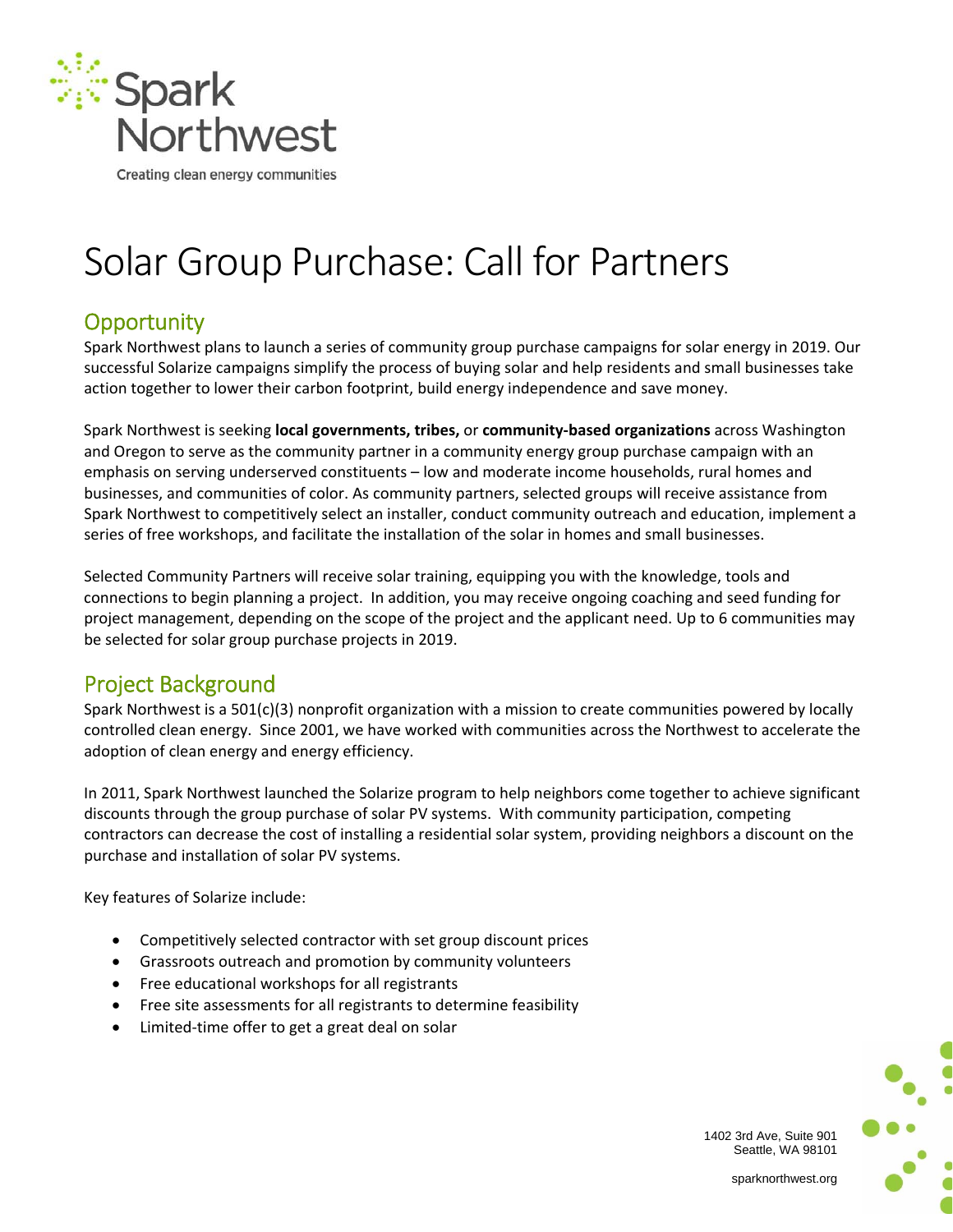These campaigns are a community‐led effort. With assistance from Spark Northwest, each community partner undertakes a competitive selection process to choose an installation contractor to serve the community's campaign. A competitive contractor selection process provides transparency, prioritizes the values of the community, and builds confidence that the selected contractor presents the best package of services to campaign participants. Community Partners typically then take the lead on convening workshops, and organizing outreach to bring people to the workshops. Spark Northwest works in the background, providing the technical expertise, the workshop templates, the connection to financing and utility rebates, and years of energy experience to guide the community project to success.

In the past eight years, we have launched 22 group purchase campaigns across Oregon and Washington that resulted in:

- 4,500+ people educated about solar
- 1000+ installations of solar energy on homes and businesses in OR and WA
- $\bullet$  \$21 million injected into the local economies
- 29 green jobs created

#### Spark Northwest Commitment

Community partners will receive technical assistance from Spark Northwest in the areas of campaign setup and planning, contractor selection, design and provision of outreach materials, development and presentation of educational workshops, participant communication, project management, and logistical support. As a non‐ profit organization, Spark Northwest has secured funds from project partners to help offset the costs of providing this program to the community. Therefore, the selected community partner will receive the following services from Spark Northwest at no cost:

- Assistance with project coordination and implementation of the campaign
- Project fundraising to help cover program setup, administration and outreach costs
- Assistance with drafting the request for proposals to installers
- Assistance with interviewing and selecting installer(s)
- Outreach templates and use of Solarize or Energize brand and messaging
- Assistance with media and outreach planning
- Scheduling, organizing and co-leading of partner meetings
- Scheduling, organizing and co-leading of workshops with the community partner and selected installer
- Campaign webpage development and online registration form
- Management of the participant registration process and maintenance of the participant database
- Documentation and distribution of meeting materials, agenda and notes
- Project reporting to funders
- Technical assistance
- Project evaluation with the community partner and the selected installer



1402 3rd Ave, Suite 901 Seattle, WA 98101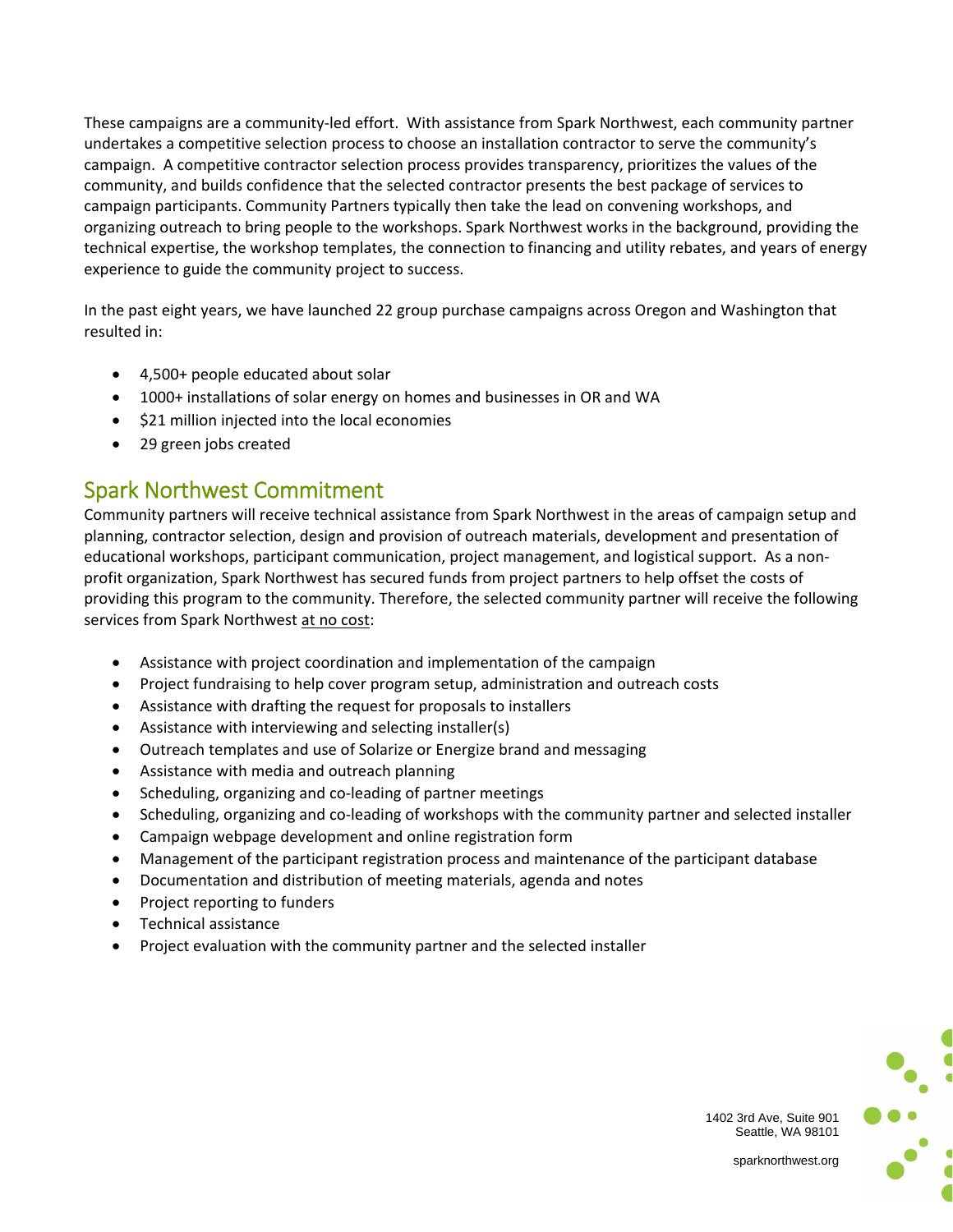## Community Partner Commitment

Community partner duties may include:

- Serve as the local community liaison
- Recruit volunteers and coordinate volunteer assignments
- Form a steering committee and designate a lead to work with the project team on implementation
- With support from Spark Northwest, draft the request for proposals, publish, interview and select the installer(s) in the best interest of and value for the community
- With support from Spark Northwest and the selected installer, market the program and generate attendance at informational workshops
- Attend and participate in informational workshops
- Schedule, organize and lead community meetings and outreach activities
- Provide press interviews as needed under coordination by project partners
- Assist with other neighborhood outreach support as needed
- Assist with project reporting
- Participate in project evaluation

Below is a sample breakdown of tasks and estimated time commitments from a community partner to complete a group purchase campaign. Each project may vary depending on partner, resources, and community needs.

|                                               | M1 | M <sub>2</sub> | M <sub>3</sub> | M4           | M <sub>5</sub> | M <sub>6</sub> | M7           | M <sub>8</sub> | M <sub>9</sub> |
|-----------------------------------------------|----|----------------|----------------|--------------|----------------|----------------|--------------|----------------|----------------|
| <b>Campaign Manager Training/Kickoff</b>      |    |                |                |              |                |                |              |                |                |
| Announce campaign training; Seek volunteers   | 5  |                |                |              |                |                |              |                |                |
| Host and participate in training              | 5  | 4              |                |              |                |                |              |                |                |
| <b>Installer Selection</b>                    |    |                |                |              |                |                |              |                |                |
| Review RFP template                           |    | $\mathbf{1}$   |                |              |                |                |              |                |                |
| Evaluate and score proposals (optional)       |    | 3              | 3              |              |                |                |              |                |                |
| Interview and select installer (optional)     |    |                | 3              |              |                |                |              |                |                |
| Review and sign MOU                           |    |                | 3              |              |                |                |              |                |                |
| <b>Workshops</b>                              |    |                |                |              |                |                |              |                |                |
| Create outreach materials (template provided) |    |                |                | 4            |                |                |              |                |                |
| Schedule and conduct community workshops      |    |                |                | 5            | 12             | 12             |              |                |                |
| Promote workshops                             |    |                |                | 30           | 20             | 10             |              |                |                |
| <b>Website &amp; Customer Tracking</b>        |    |                |                |              |                |                |              |                |                |
| Set contracting deadline                      |    |                |                | $\mathbf{1}$ |                |                |              |                |                |
| Monitor progress                              |    |                |                |              | 1              | 1              | $\mathbf{1}$ | $\mathbf 1$    |                |
| <b>Reporting &amp; Evaluation</b>             |    |                |                |              |                |                |              |                |                |
| Plan and execute celebration                  |    |                |                |              |                |                |              | 5              | 10             |
| Participate in evaluation                     |    |                |                |              |                |                |              | 1              |                |
| <b>TOTAL PARTNER STAFF TIME</b>               | 10 | 4              | 9              | 40           | 33             | 23             | 1            | 7              | 10             |



1402 3rd Ave, Suite 901 Seattle, WA 98101